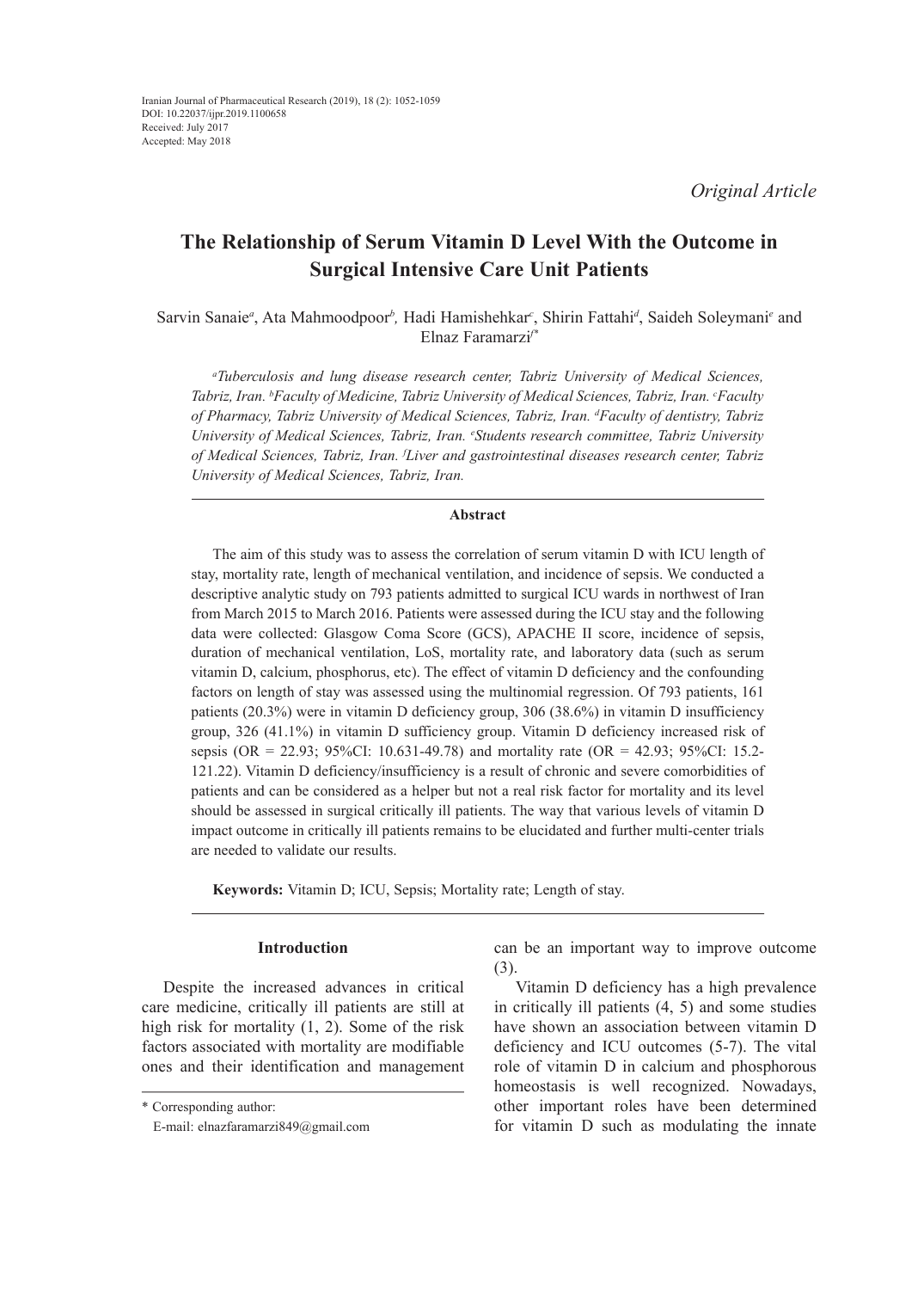and adaptive immune response to infectious pathogens, anti-inflammatory properties, and affecting cellular growth, proliferation and apoptosis (8-15). Therefore, vitamin D deficiency is associated with many diseases including certain cancers, immune system dysfunction, diabetes, cardiovascular disease, hypertension, lower respiratory infections, and metabolic syndrome (9, 16, 17). The prevalence of vitamin D deficiency has been reported to be between 40 to 80% among ICU patients (18-21).Taking into account the high prevalence of vitamin D insufficiency and deficiency and its important role in health status of humans, some studies have evaluated the association between serum vitamin D and outcome of critically ill patients. The findings of these studies indicated that vitamin D deficiency is correlated with disease severity and mortality, hospital costs, ICU length of stay, amount of time requiring mechanical ventilation, infection rates, bacteremia, multisystem organ failure, discharge location, and both short- and long-term mortality (22-29). However, this association has not been found in other studies (30-33) and the results of studies are conflicting. This observed discrepancy of the results may be due to the differences in sample size, method of measurements of vitamin D, and type of underlying disease. On the other hand, most of these observational studies have suggested to conduct further studies with large sample size to answer this question: "does vitamin D deficiency worsen the outcome of ICU patients?" Therefore, we decided to assess the correlation of serum vitamin D with the outcome in surgical ICU patients.

#### **Experimental**

We conducted a descriptive analytic study on 793 patients admitted to surgical ICU of two university affiliated hospitals in northwest of Iran from March 2015 to March 2016, to assess the serum level of vitamin D and its relation with outcomes in this patient population. After obtaining approval from ethics committee of Tabriz University of Medical Sciences, the patients aging >18 years with completed informed consent were enrolled in this study. The patients with the history of intake of vitamin D, recent ICU admission (during the last month), and end stage cancer were excluded.

The patients were assessed during the ICU stay and the following data were collected: age, sex, medical history, Glasgow Coma Score (GCS), APACHE II score, incidence of sepsis, duration of mechanical ventilation, ICU length of stay (LoS), mortality rate, and laboratory data including levels of serum vitamin D, calcium, phosphorus, urea, creatinine, albumin, hemoglobin and CRP. Vitamin D levels were measured in all patients during the first 24 hours of admission to the ICU with the chemiluminescence method. Based on the guidelines of the endocrine Society, vitamin D deficiency was defined as serum levels of  $25(OH)D < 20$  ng/mL, insufficiency as levels of  $25(OH)D = 20-30$  ng/mL, and sufficiency as 25(OH)D >30 ng/mL (21).

The primary outcome assessed in our study was ICU LoS. The secondary outcomes were mortality rate, length of mechanical ventilation, and incidence of sepsis.

#### *Statistical Analysis*

The data were analyzed using Statistical Package for the Social Sciences (SPSS, version 11.5, Chicago, IL). We classified patients on the basis of vitamin D status into 3 groups (vitamin D deficiency, vitamin D insufficiency and vitamin D sufficiency). Descriptive statistics were obtained for all study variables and reported as mean  $\pm$  SD and also number (percent) where applicable. One Way ANOVA test on quantitative parameters and the  $\chi$ 2 test on qualitative variables (gender, sepsis rate, GCS, mortality rate, duration of mechanical ventilation, APACHI Score) were used to determine whether these parameters differed between study groups. Multinomial regression was used to estimate Crude and adjusted odds ratios (OR) and their corresponding 95% confidence intervals (95% CI). ICU outcome (Sepsis rate, mortality rate, GCS, duration of mechanical ventilation) was considered as variable. Each variable was entered in the model one by one. The effect of confounding factors (age, serum calcium, phosphor, CRP, BUN, Cr, Hb, and Alb) were adjusted, and vitamin D sufficiency group was considered as a reference group. A P-value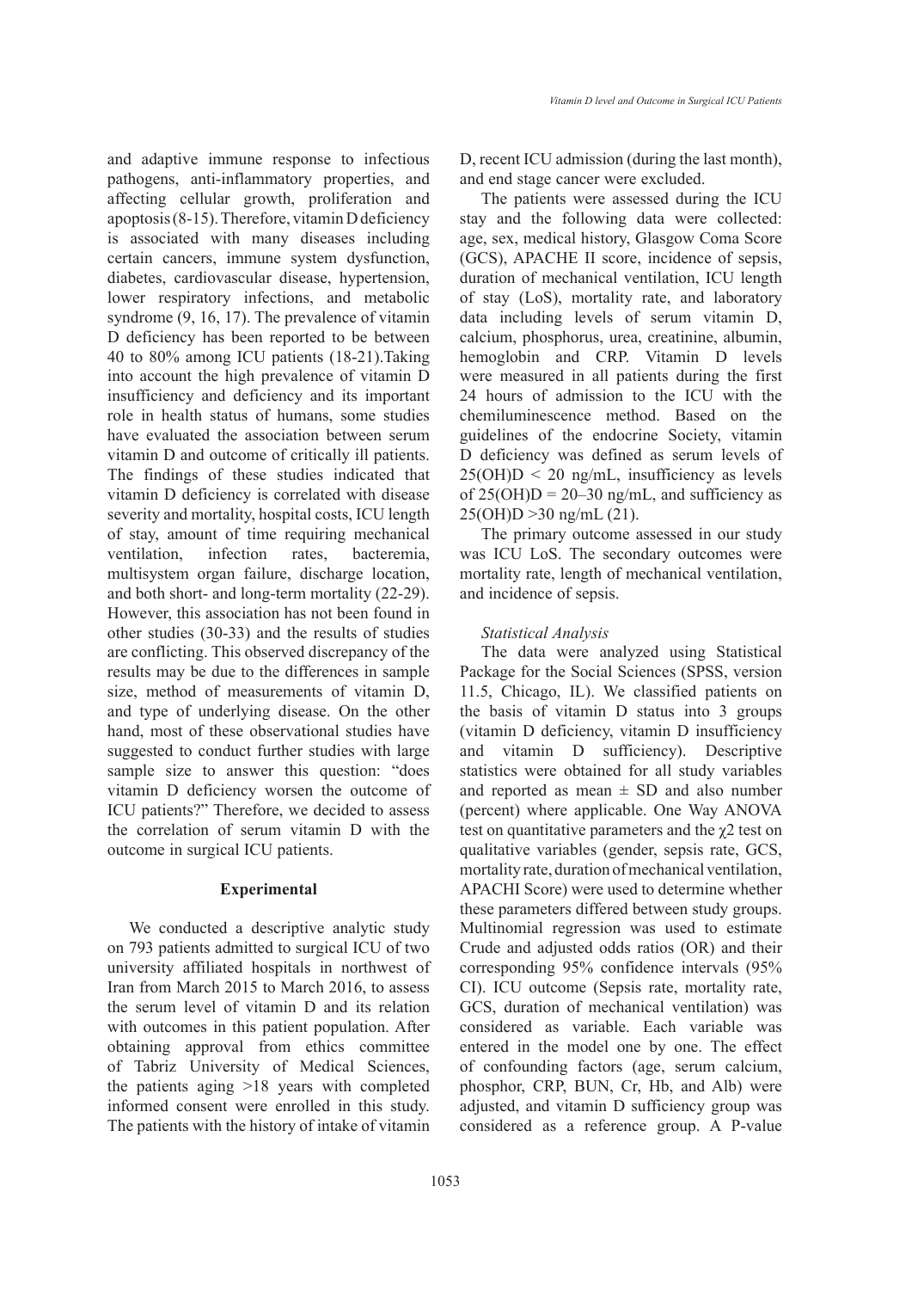| - 1                                     |        |                                   |                                      |                                    |                |
|-----------------------------------------|--------|-----------------------------------|--------------------------------------|------------------------------------|----------------|
|                                         |        | Vitamin D<br>deficiency $(n=161)$ | Vitamin D<br>insufficiency $(n=306)$ | Vitamin D<br>sufficiency $(n=326)$ | P-value        |
| Age(year)                               |        | $66.28 \pm 14.6$                  | $65.33 \pm 14.27$                    | 53.76±17.25                        | $\leq 0.001**$ |
| Gender                                  | Male   | 67(41.6)                          | 180(58.8)                            | 255(78.2)                          | $< 0.01***$    |
|                                         | Female | 94(58.4)                          | 126(41.2)                            | 71(21.8)                           |                |
| <b>GCS</b>                              |        | $8.22 \pm 3.21$                   | $11.18 \pm 3.23$                     | 12.78±2.89                         | $<0.001***$    |
| <b>APACHE</b>                           |        | $26.30\pm4.72$                    | $22.45 \pm 4.11$                     | $20.38 \pm 3.14$                   | $<0.001***$    |
| Calcium(mg/dl)                          |        | $7.80 \pm 0.47$                   | $8.01 \pm 0.39$                      | $8.18 \pm 0.47$                    | $< 0.001$ ***  |
| Phosphorous(mg/dl)                      |        | $3.44 \pm 0.44$                   | $3.58 \pm 0.41$                      | $3.67 \pm 0.37$                    | $<0.001***$    |
| Hb(g/dl)                                |        | $11.14 \pm 1.09$                  | $11.55 \pm 1$                        | $12.02 \pm 1.28$                   | $0.01***$      |
| <b>BUN</b>                              |        | $25.61 \pm 5.81$                  | 24.64±5.47                           | $20.38 \pm 3.14$                   | $<0.001***$    |
| Cr                                      |        | $1.58 \pm 0.52$                   | $1.46 \pm 0.42$                      | $1.40 \pm 0.32$                    | $<0.001***$    |
| Alb(g/dl)                               |        | $3.16 \pm 0.36$                   | $3.32 \pm 0.29$                      | $3.67 \pm 0.37$                    | $< 0.001$ ***  |
| Dialysis                                |        | 24(14.9)                          | 14(4.6)                              | 8(2.5)                             | $<0.001**$     |
| Hospital $(LoS)*$                       |        | $24.13 \pm 11.18$                 | $12.26 \pm 7.91$                     | $6.21 \pm 4.52$                    | $<0.001***$    |
| Duration of mechanical ventilation(day) |        | $16.58 \pm 9.04$                  | $9.02 \pm 5.98$                      | $7.10 \pm 11.27$                   | $<0001***$     |

\* LoS: length of stay; #Number (percent), \* \*P value: Comparison within group by χ2 test; \*\*\*P value: Comparison within group by One Way ANOVA; Vitamin D deficiency (<20 ng/mL); Vitamin D insufficiency (20-30 ng/mL); Vitamin D sufficiency (>30 ng/mL).

of less than 0.05 was considered statistically significant.

## **Results**

Demographic and clinical characteristics of patients stratified by vitamin D status are presented in Table 1. Of 793 patients, 161 patients (20.3%) were in vitamin D deficiency group, 306 (38.6%) in vitamin D insufficiency group, 326 (41.1%) in vitamin D sufficiency group. The results of one way ANOVA analysis indicated that clinical parameters of patients in vitamin D deficiency group significantly differ from the other two study groups (vitamin D insufficiency and sufficiency) ( $P < 0.05$ ). The mean length of stay in hospital and duration of mechanical ventilation for vitamin D deficiency group were  $24.13 \pm 11.18$  and  $16.58 \pm 9.04$  days which were significantly higher than the other groups.

As shown in Table 2, the incidence of sepsis, low GCS (sever brain injury), mortality rate, and duration of mechanical ventilation in vitamin D deficiency group were more frequent than other groups. Most of the patients in vitamin D deficiency group had hospital LOS and mechanical ventilation more than 20 days while in other groups were less than 20 days. Moreover, according to APACHE score, the risk of death >40% were similar in the study groups.

Predictor factors of ICU outcome are presented in table3. Vitamin D deficiency increased the risk of sepsis (OR = 22.93; 95%CI: 10.631-49.78 ) and mortality rate (OR = 42.93; 95%CI: 15.2-121.22) versus ( OR = 8.9; 95% CI:4.16-19.02) and (OR: 3; 95% CI: 0.94-9.53) in vitamin D insufficiency respectively. In addition, vitamin D deficiency were significantly correlated (OR  $= 29.07$ ; 95% CI: 15.99-53.03) with low GCS <8-9. However, the correlation of vitamin D deficiency with ICU outcomes decreased after adjusting for age, serum calcium and phosphor, BUN, Cr, CRP, Hb, and Alb.

#### **Discussion**

Our results showed that almost 57% of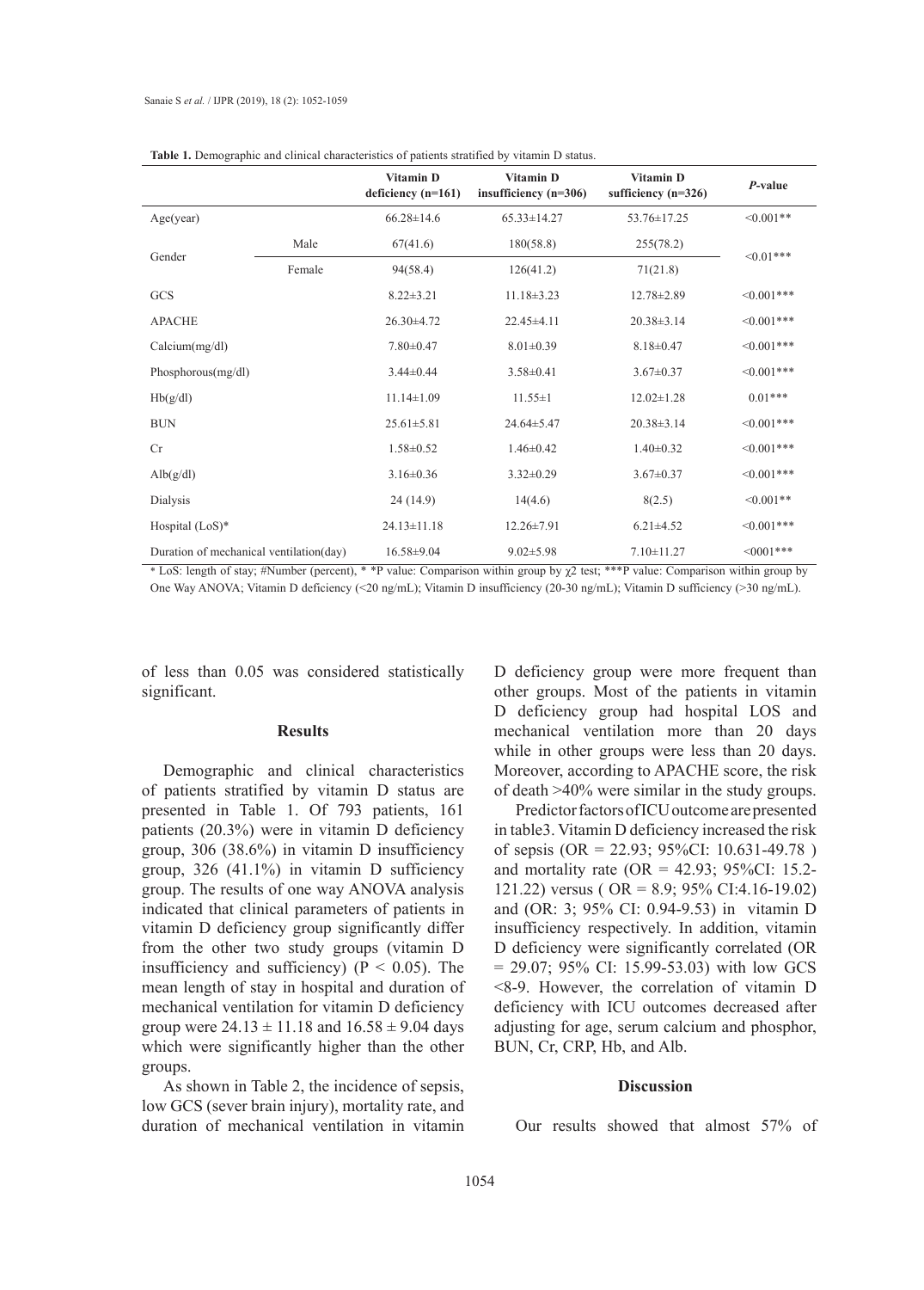|                                          |                          | Vitamin D deficiency     |                          | Vitamin D insufficiency  |                          | Vitamin D sufficiency    |
|------------------------------------------|--------------------------|--------------------------|--------------------------|--------------------------|--------------------------|--------------------------|
|                                          | N                        | $\frac{0}{0}$            | $\mathbf N$              | $\frac{0}{0}$            | $\mathbf N$              | $\frac{0}{0}$            |
| Sepsis                                   | 59                       | 36.66                    | 56                       | 18.3                     | $\,8\,$                  | $2.5\,$                  |
| GCS                                      |                          |                          |                          |                          |                          |                          |
| Sever $(<8-9)$                           | 95                       | 59                       | 72                       | 23.5                     | 38                       | 11.7                     |
| Moderate (9-12)                          | 47                       | 29.2                     | 113                      | 36.9                     | 66                       | 20.2                     |
| Minor $\geq$ 13                          | 19                       | 11.8                     | 119                      | 38.9                     | 221                      | 67.8                     |
| In hospital mortality rate               | 56                       | 34.8                     | $11\,$                   | 3.6                      | $\overline{4}$           | 1.2                      |
| Mechanical ventilation                   | 156                      | 96.2                     | 191                      | 62.4                     | 83                       | 25.5                     |
| Duration of mechanical ventilation (day) |                          |                          |                          |                          |                          |                          |
| $0 - 5$                                  | 10                       | 6.2                      | 74                       | 24.2                     | 51                       | 15.6                     |
| $6 - 10$                                 | 30                       | 18.6                     | 46                       | 15                       | 13                       | $\overline{4}$           |
| $10 - 15$                                | 32                       | 19.9                     | 40                       | 13.1                     | 14                       | 4.3                      |
| $16 - 20$                                | 33                       | 20.5                     | 21                       | 6.9                      | 4                        | $1.2\,$                  |
| $21 - 25$                                | 31                       | 19.3                     | 8                        | 2.6                      |                          |                          |
| $26 - 30$                                | 5                        | 3.1                      | 2                        | 0.7                      |                          |                          |
| $31 - 35$                                | 9                        | 5.6                      |                          | $\overline{\phantom{a}}$ |                          |                          |
| 36-40                                    | 4                        | $2.5\,$                  |                          |                          |                          |                          |
| 41-45                                    | $\overline{2}$           | 1.2                      | ٠                        | L,                       |                          |                          |
| Hospital (LoS)*                          |                          |                          |                          |                          |                          |                          |
| $1 - 10$                                 | 14                       | 8.7                      | 150                      | 49                       | 278                      | 85.3                     |
| $11 - 20$                                | 48                       | 29.8                     | 97                       | 31.7                     | 44                       | 13.5                     |
| $21 - 30$                                | 55                       | 34.2                     | 52                       | 17                       | $\overline{a}$           |                          |
| $31 - 40$                                | 29                       | 18                       | $\boldsymbol{7}$         | 2.3                      | 2                        | $0.6\,$                  |
| $41 - 50$                                | 10                       | $6.2\,$                  |                          |                          |                          |                          |
| 51-65                                    | 4                        | $2.5\,$                  | ÷.                       |                          | ٠                        | $\overline{\phantom{a}}$ |
| <b>APACHE</b> Death risk                 |                          |                          |                          |                          |                          |                          |
| $\overline{4}$                           | $\overline{\phantom{m}}$ | $\overline{\phantom{a}}$ | $\overline{\phantom{a}}$ |                          | ٠                        | $\overline{\phantom{a}}$ |
| 8                                        | ÷                        | ÷,                       |                          |                          | ÷,                       | $\overline{\phantom{a}}$ |
| 15                                       | $\overline{2}$           | 1.2                      |                          |                          | $\mathfrak{2}$           | 0.6                      |
| 25                                       | $\overline{2}$           | 1.2                      | 67                       | 21.9                     | 149                      | 45.7                     |
| 40                                       | 71                       | 44.1                     | 171                      | 55.9                     | 139                      | 42.6                     |
| 55                                       | 42                       | 26.1                     | 45                       | 14.7                     | $30\,$                   | 9.2                      |
| 75                                       | 33                       | 20.5                     | 12                       | 3.9                      | $\overline{\mathcal{L}}$ | $1.2\,$                  |
| 85                                       | 9                        | 5.6                      | $\,$ $\,$                | 2.6                      | $\overline{\phantom{a}}$ | ٠                        |

**Table 2.** The prevalence of Sepsis, GCS, duration of mechanical ventilation according to vitamin D status.

\*LoS: length of stay; Vitamin D deficiency (<20 ng/mL); Vitamin D insufficiency (20-30 ng/mL); Vitamin D sufficiency (>30 ng/mL).

patients admitted to our surgical ICUs had vitamin D insufficiency/deficiency which was much higher rate compared to previous large trials showing prevalence between 20-40% (6, 20, 34). These results may be attributed to low economic status of our study population since they were selected from governmental hospitals.

In addition, our samples have totally low

exposure to sun light due to religious covering (hijab) and the geographical position of our region which is in north of Iran with high altitude. We showed a relation between 25 (OH) vitamin D deficiency and mortality. Similar to our findings, lee *et al*. showed a threefold mortality rate in vitamin D insufficient patients compared to patients with normal levels (5). Aygencel *et al.*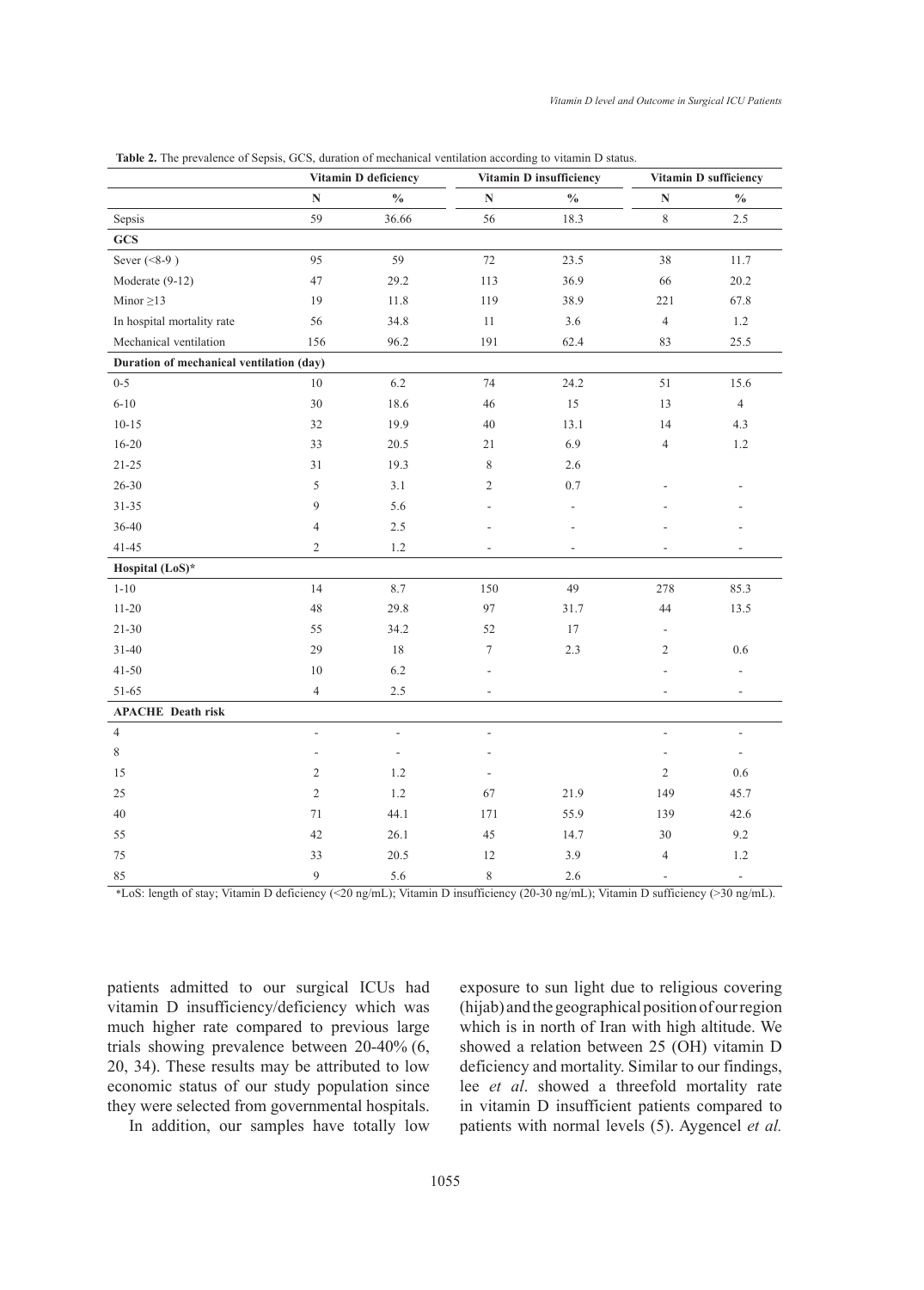|                 |                                                                                                                                                            | Vitamin D deficiency |                                                                                                      |       |                           |      | Vitamin D insufficiency |         |                             | Vitamin D sufficiency |  |
|-----------------|------------------------------------------------------------------------------------------------------------------------------------------------------------|----------------------|------------------------------------------------------------------------------------------------------|-------|---------------------------|------|-------------------------|---------|-----------------------------|-----------------------|--|
|                 | Unadjusted                                                                                                                                                 |                      | Adjusted                                                                                             |       | Unadjusted                |      | Adjusted                |         | Unadjusted                  | Adjusted              |  |
|                 | OR (95% CI)                                                                                                                                                |                      | $(95%$ CI)<br>$\frac{8}{2}$                                                                          |       | OR (95% CI)               |      | OR (95% CI)             |         | OR (95% CI) P OR (95% CI) P |                       |  |
| Sepsis          |                                                                                                                                                            |                      | 100'0> (スス's1'z'l'モ)'b6'9 100'0> (Z0'61'9'l't)6'8 100'0> (キデミマーsビサ)68'01 100'0> (&L'6f'IE9'01)'66'zZ |       |                           |      |                         |         | Ref                         |                       |  |
| GCS             |                                                                                                                                                            |                      |                                                                                                      |       |                           |      |                         |         |                             |                       |  |
| Sever $(<8-9)$  | 29.07(15.99-53.03)                                                                                                                                         |                      | <0.001  26.92(13.53-53.57) <0.001  3.51(2.24-5.52) <0.001                                            |       |                           |      | $3.4(2.1-5.49)$         | < 0.001 | Ref                         | Ref                   |  |
| Moderate (9-12) | 8.28(4.54-15.08)                                                                                                                                           | < 0.001              | $6.92(3.43 - 13.97)$                                                                                 | 0.001 | $3.18(2.18-4.63)$ < 0.001 |      | $3.25(2.14 - 4.93)$     | 40.001  | Ref                         | Ref                   |  |
| Mortality       | 42.93(15.2-121.22)                                                                                                                                         | < 0.001              | $14.3(4.57 - 44.74)$                                                                                 | 0.001 | $3(0.94 - 9.53)$          | 0.06 | $1.5(0.41 - 5.01)$      | < 0.001 | Ref                         | Ref                   |  |
|                 | Vitamin D deficiency (< 20 ng/mL); Vitamin D insufficiency (20-30 ng/mL); Vitamin D sufficiency (>30 ng/mL).<br>Adjusted for serum Ca, P, Hb, BUN, Cr, CRP |                      |                                                                                                      |       |                           |      |                         |         |                             |                       |  |

**Table 3.** Predictor factors of ICU outcome.

Table 3. Predictor factors of ICU outcome

showed that vitamin D deficiency is significantly associated with higher mortality rate but vitamin D deficiency is not an independent risk factor for mortality (32). Vitamin D levels were more significant in survivors compared to nonsurvivors. The explanation for the association of higher mortality rate with low levels of vitamin D may be due to the endothelial or immune cell dysfunction and impaired glucose and calcium metabolism accompanied with low levels of vitamin D. Contrary to previous trials, we didn't find any significant correlation between serum levels of albumin and vitamin D deficiency (35) which may be due to the economic status and low levels of medical care of our patients. Risk factors for vitamin D deficiency are older age, diminished sunlight exposure, obesity, pigmentation and dark skin, low intake and malabsorption syndromes (19). Level of Vitamin D declined more during ICU stay because of insufficient replacement and absent sunlight exposure. We showed that vitamin D deficiency/ insufficiency were more in older patients and females which is similar to previous trials (36). Higher prevalence of lower levels of vitamin D in females is related to religious and covering in our country and also could be a reflection of general vitamin D deficiency in our country. Our univariate analysis showed that vitamin D deficiency is associated with occurrence of sepsis which is similar to previous studies (37, 38). But after adjustment of different cofactors (Calcium, phosphorus, hemoglobin, blood urea nitrogen, creatinine and CPR) there was not a significant relation between sepsis and vitamin D levels which shows the possibility of being a cofactor, not a biomarker, for mortality in critical ill patients. A recently performed observational study showed that vitamin D deficiency is not associated with 90 day mortality in septic patients, but is associated with more hospital acquired infections and more acute kidney injury (39). We didn't show any correlation between vitamin D levels and total calcium levels which could explain that the association of mortality and vitamin D levels is not modified by calcium levels. However, the best method for calcium assay in critically ill patients is measurement of ionized calcium not total calcium. Recently, Brook *et al* in a retrospective analysis showed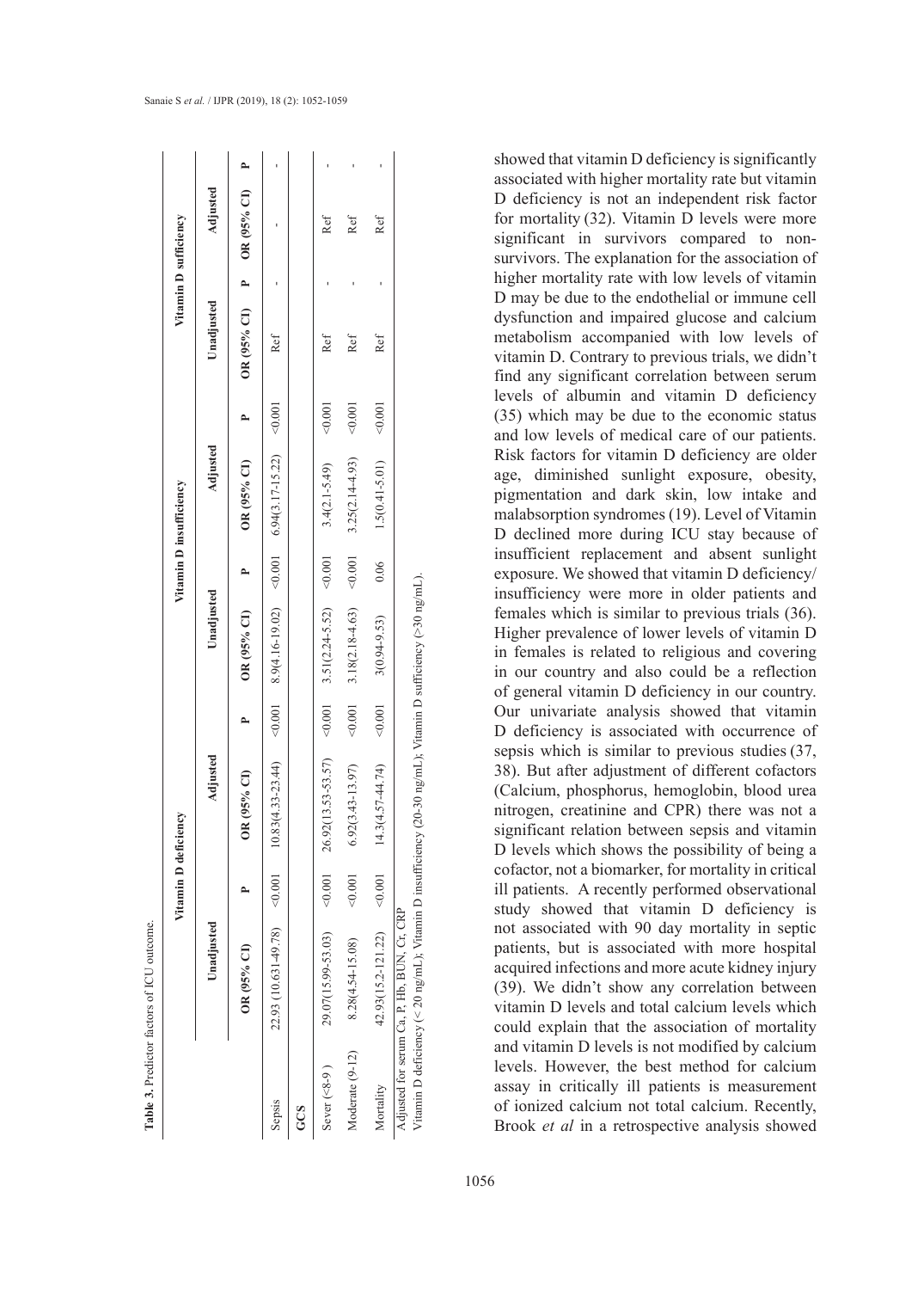that vitamin D level may be a modifiable risk factor for non-home discharge destination in surgical critically ill patients. Arnson in another study showed that vitamin D level in critically ill patients may be a marker of survival or a cofactor and they recommended assessment of vitamin D supplementation in critically ill patients(40). Ebenezer *et al* showed that Vitamin D deficiency is also common in critically ill pediatric patients admitted to ICU. Low serum 25 (OH) D level was associated with higher severity of illness, more days on mechanical ventilation, more vasopressor use and lower serum calcium levels. They couldn't show any relation between vitamin D levels and mortality rate which may be due to the small sample size of their population (41). Anwar *et al.*, in their recently performed study in 250 critically ill patients, showed a high prevalence of vitamin D deficiency in these patients and showed its relation with severity of disease, but they could not confirm vitamin D as an independent risk factor for mortality in critically ill patients(42).

### *Limitation*

First, we only analyzed surgical patients; so we cannot generalize these results to whole (surgical/medical) critically ill population. Second, we didn't assay ionized calcium and PTH levels in our study and we could not exclude the confounding effects of these variables. Third, we did not determine vitamin D level sequentially; so its level on admission could be a reflection of preadmission deficiency as resuscitation and hemodilution can decrease the vitamin D levels. Thus, interpreting vitamin D levels in critically ill patients during resuscitation on ICU admission should be performed with caution (43).

## **Conclusion**

Vitamin D deficiency is common in critically ill patients and causes different systemic effects in surgical ICU patients. Our study showed a strong association between hospital mortality and 25 (OH) vitamin D levels in critically ill patients. Vitamin D deficiency is associated with increase in length of ICU stay and sepsis. Vitamin D deficiency/insufficiency is a result of chronic and severe comorbidities of patients and can be considered as a helper but not a real risk factor for mortality and its level should be assessed in surgical critically ill patients. The way that various levels of vitamin D impact outcome in critically ill patients remains to be elucidated and further multi-center trials are needed to validate our results.

#### **Acknowledgment**

The authors are grateful for the financial support of Research vice-chancellor, Tabriz University of Medical Sciences.

#### **References**

- (1) Groeger JS, Strosberg MA, Halpern NA, Raphaely RC, Kaye WE, Guntupalli KK, Bertram DL, Greenbaum DM, Clemmer TP and Gallagher TJ. Descriptive analysis of critical care units in the United States. Crit. *Care Med*. (1992) 20: 846-63.
- (2) Groeger JS, Guntupalli KK, Strosberg M, Halpern N, Raphaely RC, Cerra F and Kaye W. Descriptive analysis of critical care units in the United States: patient characteristics and intensive care unit utilization. *Crit Care Med*279-91 :21 (1993) ..
- (3) Chen Y-C, Lin S-F, Liu C-J, Jiang DD-S, Yang P-C and Chang S-C. Risk factors for ICU mortality in critically ill patients. *J. Formos Med. Assoc.* (2001) 100: 656-61.
- (4) McKinney T, Patel JJ, Benns MV, Nash NA and Miller KR. Vitamin D status and supplementation in the critically ill. *Curr. Gastroenterol. Rep.*(2016) 18: 18.
- Lee P, Eisman JA and Center JR. Vitamin D deficiency (5) in critically ill patients. *N Engl. J. Med.* (2009) 360: 1912-4.
- (6) Braun A, Chang D, Mahadevappa K, Gibbons FK, Liu Y, Giovannucci E and Christopher KB. Association of low serum 25-hydroxyvitamin D levels and mortality in the critically ill. *Crit. Care Med.* (2011) 39: 671.
- (7) Lee P, Nair P, Eisman JA and Center JR. Vitamin D deficiency in the intensive care unit: an invisible accomplice to morbidity and mortality? *Intens Care Med.*(2009) 35: 2028.
- Arnson Y, Amital H and Shoenfeld Y. Vitamin D (8) and autoimmunity: new aetiological and therapeutic considerations. *Ann. Rheum. Dis.* (2007) 66: 1137-42.
- Holick MF. Vitamin D deficiency. *N. Engl. J. Med.*  (9) (2007) 357: 266-81.
- (10) Peelen E, Knippenberg S, Muris A-H, Thewissen M, Smolders J, Tervaert JWC, Hupperts R and Damoiseaux J. Effects of vitamin D on the peripheral adaptive immune system: a review. *Autoimmun. Rev.*  (2011) 10: 733-43.
- (11) Pelajo CF, Lopez-Benitez JM and Miller LC. Vitamin D and autoimmune rheumatologic disorders. *Autoimmun.*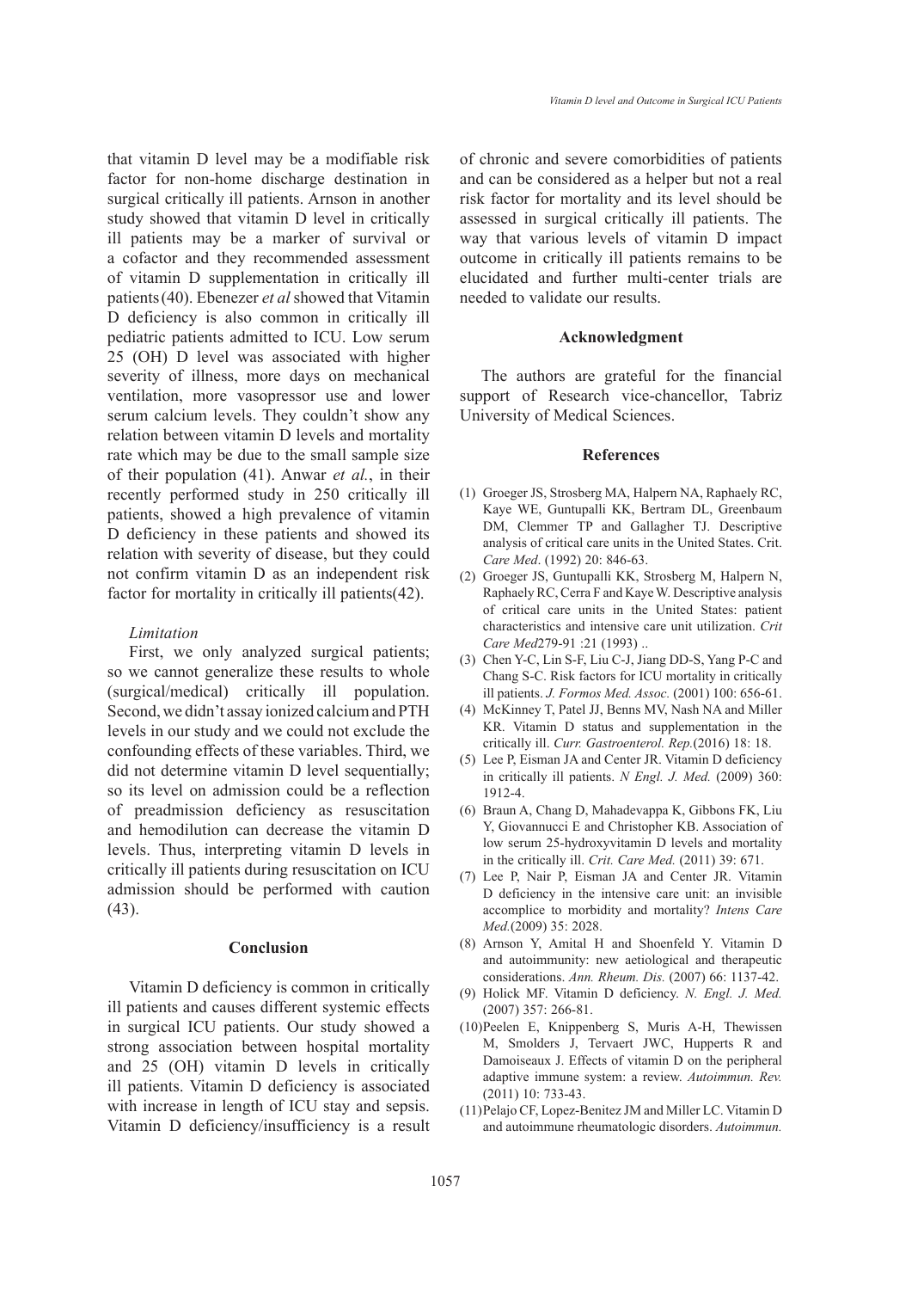*Rev.* (2010) 9: 507-10.

- $(12)$  Shapira Y, Agmon-Levin N and Shoenfeld Y. Mycobacterium tuberculosis, autoimmunity, and vitamin D. *Clin. Rev. Allergy Immunol*. (2010) 38: 169-77.
- (13) Souberbielle J-C, Body J-J, Lappe JM, Plebani M, Shoenfeld Y, Wang TJ, Bischoff-Ferrari HA, Cavalier E, Ebeling PR and Fardellone P. Vitamin D and musculoskeletal health, cardiovascular disease, autoimmunity and cancer: Recommendations for clinical practice. *Autoimmun. Rev.* (2010) 9: 709-15.
- $(14)$  Toubi E and Shoenfeld Y. The role of vitamin D in regulating immune responses. *Isr. Med. Assoc. J.*  (2010) 12: 174.
- (15) Zold E, Szodoray P, Nakken B, Barath S, Kappelmayer J, Csathy L, Hajas A, Sipka S, Gyimesi E and Gaal J. Alfacalcidol treatment restores derailed immuneregulation in patients with undifferentiated connective tissue disease. *Autoimmun. Rev*. (2011) 10: 155-62.
- (16) Pludowski P, Holick MF, Pilz S, Wagner CL, Hollis BW, Grant WB, Shoenfeld Y, Lerchbaum E, Llewellyn DJ and Kienreich K. Vitamin D effects on musculoskeletal health, immunity, autoimmunity, cardiovascular disease, cancer, fertility, pregnancy, dementia and mortality—a review of recent evidence. *Autoimmun. Rev.* (2013) 12: 976-89.
- (17) Awad AB, Alappat L and Valerio M. Vitamin d and metabolic syndrome risk factors: evidence and mechanisms. *Crit. Rev. Food Scien. Nutr.* (2012) 52: 103-12.
- (18) Nair P, Lee P, Reynolds C, Nguyen ND, Myburgh J, Eisman JA and Center JR. Significant perturbation of vitamin D–parathyroid–calcium axis and adverse clinical outcomes in critically ill patients. *Intens. Care Med*. (2013) 39: 267-4.
- (19) Venkatram S, Chilimuri S, Adrish M, Salako A, Patel M and Diaz-Fuentes G. Vitamin D deficiency is associated with mortality in the medical intensive care unit. *Crit. Care* (2011) 15 :R292.
- (20) Lucidarme O, Messai E, Mazzoni T, Arcade M and du Cheyron D. Incidence and risk factors of vitamin D deficiency in critically ill patients: results from a prospective observational study. *Intens. Care Med*. (2010) 36: 1609-11.
- Flynn L, Zimmerman LH, McNorton K, Dolman (21) M, Tyburski J, Baylor A, Wilson R and Dolman H. Effects of vitamin D deficiency in critically ill surgical patients. *Am. J. Surgery* (2012) 203: 379-82.
- (22) Braun AB, Litonjua AA, Moromizato T, Gibbons FK, Giovannucci E and Christopher KB. Association of low serum 25-hydroxyvitamin D levels and acute kidney injury in the critically ill. *Crit. Care Med.*  (2012) 40: 3170-9.
- (23) Braun AB, Gibbons FK, Litonjua AA, Giovannucci E and Christopher KB. Low serum 25-hydroxyvitamin D at critical care initiation is associated with increased mortality. *Crit. Care Med.* (2012) 40: 63.
- (24) Youssef D, Bailey B, El Abbassi A, Copeland R, Adebonojo L, Manning T and Peiris A. Healthcare

costs of *Staphylococcus aureus* and Clostridium difficile infections in veterans: role of vitamin D deficiency. *Epidemiol. Infect.* (2010) 138: 1322-7.

- (25) Thickett DR, Moromizato T, Litonjua AA, Amrein K, Quraishi SA, Lee-Sarwar KA, Mogensen KM, Purtle SW, Gibbons FK and Camargo CA. Association between prehospital vitamin D status and incident acute respiratory failure in critically ill patients: a retrospective cohort study. *BMJ. Respir Res.* (2015)2:e000074.
- (26) Brook K, Camargo CA, Christopher KB and Quraishi SA. Admission vitamin D status is associated with discharge destination in critically ill surgical patients. *Ann. Intens. Care.* (2015) 5: 23.
- (27) Sriram K, Perumal K, Alemzadeh G, Osei A and Voronov G. The relationship between immediate preoperative serum 25-hydroxy-vitamin D 3 levels and cardiac function, dysglycemia, length of stay, and 30-d readmissions in cardiac surgery patients. *Nutrirnts*  (2015) 31: 820-6.
- (28) Higgins DM, Wischmeyer PE, Queensland KM, Sillau SH, Sufit AJ and Heyl DK. Relationship of vitamin D deficiency to clinical outcomes in critically ill patients. *J. Parenter. Enteral Nutr.* (2012) 36: 713-20.
- (29) Quraishi SA, Bittner EA, Blum L, McCarthy CM, Bhan I and Camargo Jr CA. Prospective study of vitamin D status at initiation of care in critically ill surgical patients and risk of 90-day mortality. *Crit Care Med*. (2014) 42: 1365.
- (30) Kempker JA, West KG, Kempker RR, Siwamogsatham O, Alvarez JA, Tangpricha V, Ziegler TR and Martin GS. Vitamin D status and the risk for hospital-acquired infections in critically ill adults: a prospective cohort study. *PloS One.* (2015) 10: e0122136.
- (31) Alizadeh N, Khalili H, Mohammadi M and Abdollahi A. Serum Vitamin D levels at admission predict the length of intensive care unit stay but not in-hospital mortality of critically ill surgical patients. *J. Res. Pharm. Pract*. (2015) 4: 193.
- (32) Aygencel G, Turkoglu M, Tuncel AF, Candır BA, Bildacı YD and Pasaoglu H. Is vitamin D insufficiency associated with mortality of critically ill patients? *Crit. Care Res. Practi*. (2013) 2013.
- (33) Azim A, Ahmed A, Yadav S, Baronia AK, Gurjar M, Godbole MM and Poddar Band Singh RK. Prevalence of vitamin D deficiency in critically ill patients and its influence on outcome: experience from a tertiary care centre in North India (an observational study). *J. Intens. Care* (2013) 1: 14.
- (34) McKinney JD, Bailey BA, Garrett LH, Peiris P, Manning T and Peiris AN. Relationship between vitamin D status and ICU outcomes in veterans. *J. Am. Med. Directors Asso*c. (2011) 12: 208-11.
- (35) Melamed ML, Michos ED, Post W and Astor B. 25-hydroxyvitamin D levels and the risk of mortality in the general population. *Arch. Inter. Med.* (2008) 168: 1629-37.
- (36) Adams JS and Hewison M. Update in vitamin D. *J. Clin. Endocrinol. Metab.* (2010) 95:471-8.